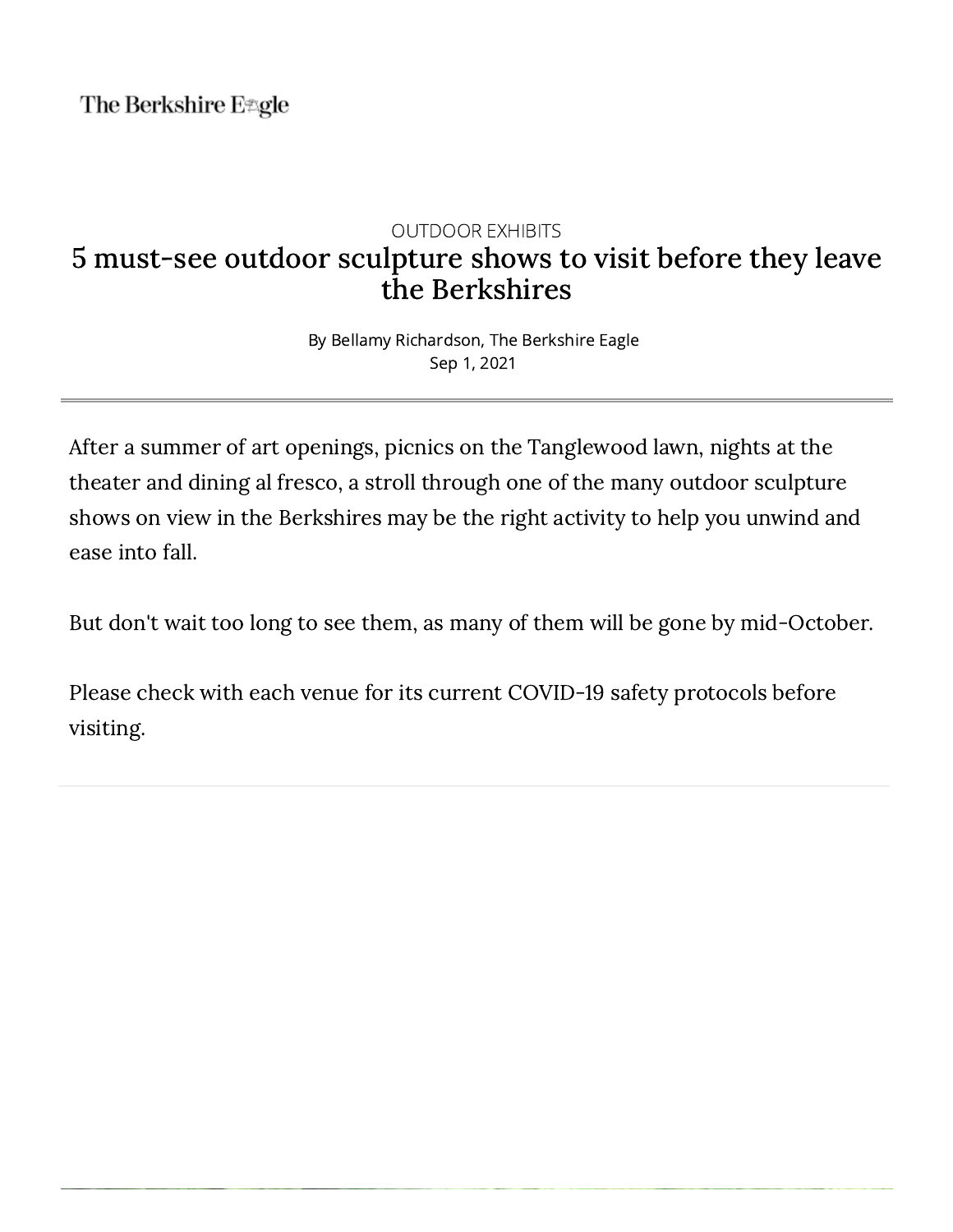## 'Ground/work' at The Clark Art Institute



The Clark's "Ground/work" exhibit shows sculptures such as Nairy Baghramian's Knee and Elbow. PHOTO PROVIDED BY THE CLARK

The Sterling and Francine Clark Art Institute's first outdoor sculpture exhibit, "Ground/work," hosts sculptures that were made specifically for the museum's 140acre campus and interact with the nature around them. Opened in October 2020, the show includes installations by international artists Kelly Akashi, Nairy Baghramian, Jennie C. Jones, Analia Saban, Haegue Yang and Eva LeWitt.

"What I like about this site is that when you come onto the path, when you look down you can see some really hard lines from the modern [museum] building, but there's also the horizon; there's the trees," LeWitt said in a September 2020 interview